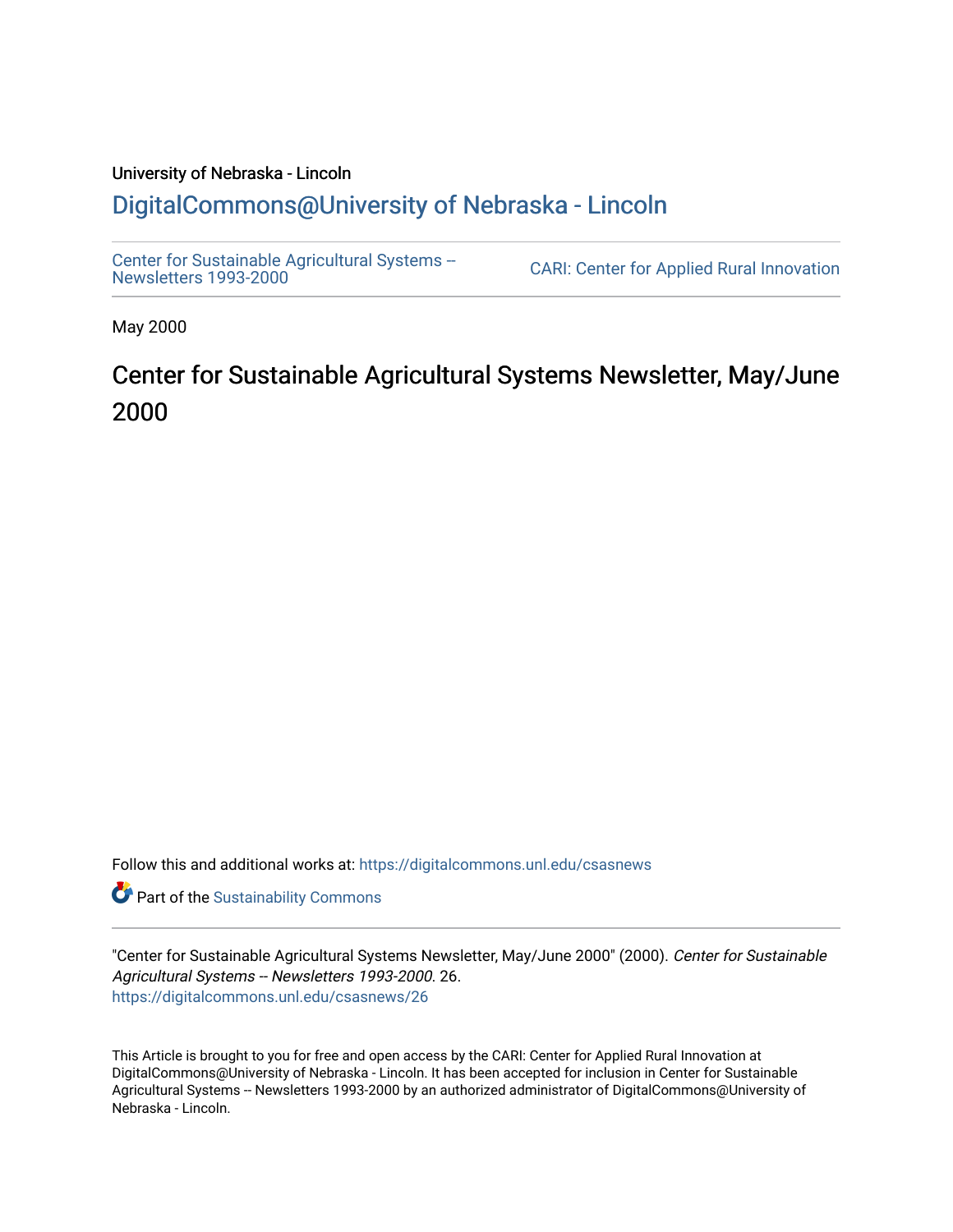# **Center for Sustainable Agricultural Systems**

#### **University of Nebraska-Lincoln**

#### **May-June 2000**

# **CSAS Joins New Center for Applied Rural Innovation (CARI)**

To more efficiently serve the needs of rural Nebraska, the Center for Sustainable Agricultural Systems will merge with the Center for Rural Community Revitalization and Development and the Center for Leadership Development. The new Center for Applied Rural Innovation will begin activities on July 1, 2000 pending approval by the University of Nebraska Board of Regents in June.

CARI pools the resources dedicated to resource efficient and sustainable agriculture with those in leadership and community development. The integrated Center will be more effective in putting together university talent in the areas of entrepreneurship, rural revitalization, and value-added enterprises on farm and in rural communities. We will have an improved capacity for seeking outside grant support. John Allen, former director of the Center for Rural Community Revitalization and Development, will serve as interim director of the new Center. Charles Francis and Pam Murray, former director and coordinator of the CSAS, will be actively involved in CARI.

CSAS has brought more than \$3,000,000 in external grant support to programs in collaboration with departments on campus, other public agencies, and non-profit groups in Nebraska. Research on the Integrated Farm project has linked key departments in field activities. Extension has benefited from the four-year regional professional development program in sustainable agriculture, and we have worked closely with farmer groups in the Nebraska IMPACT project, a joint effort with the Nebraska Sustainable Agriculture Society and the Center for Rural Affairs. Through the CSAS, new courses in Integrated Farming Systems, Agroecology, and Urbanization of Rural Landscapes have been introduced into the curriculum. These and other CSAS activities have been summarized in the green book series, *Extension and Educational Materials for Sustainable Agriculture* (Volumes 1-11), which have reached more than 6,000 people across the U.S. and beyond (see www.ianr.unl.edu/ianr/csas/reports.htm for details).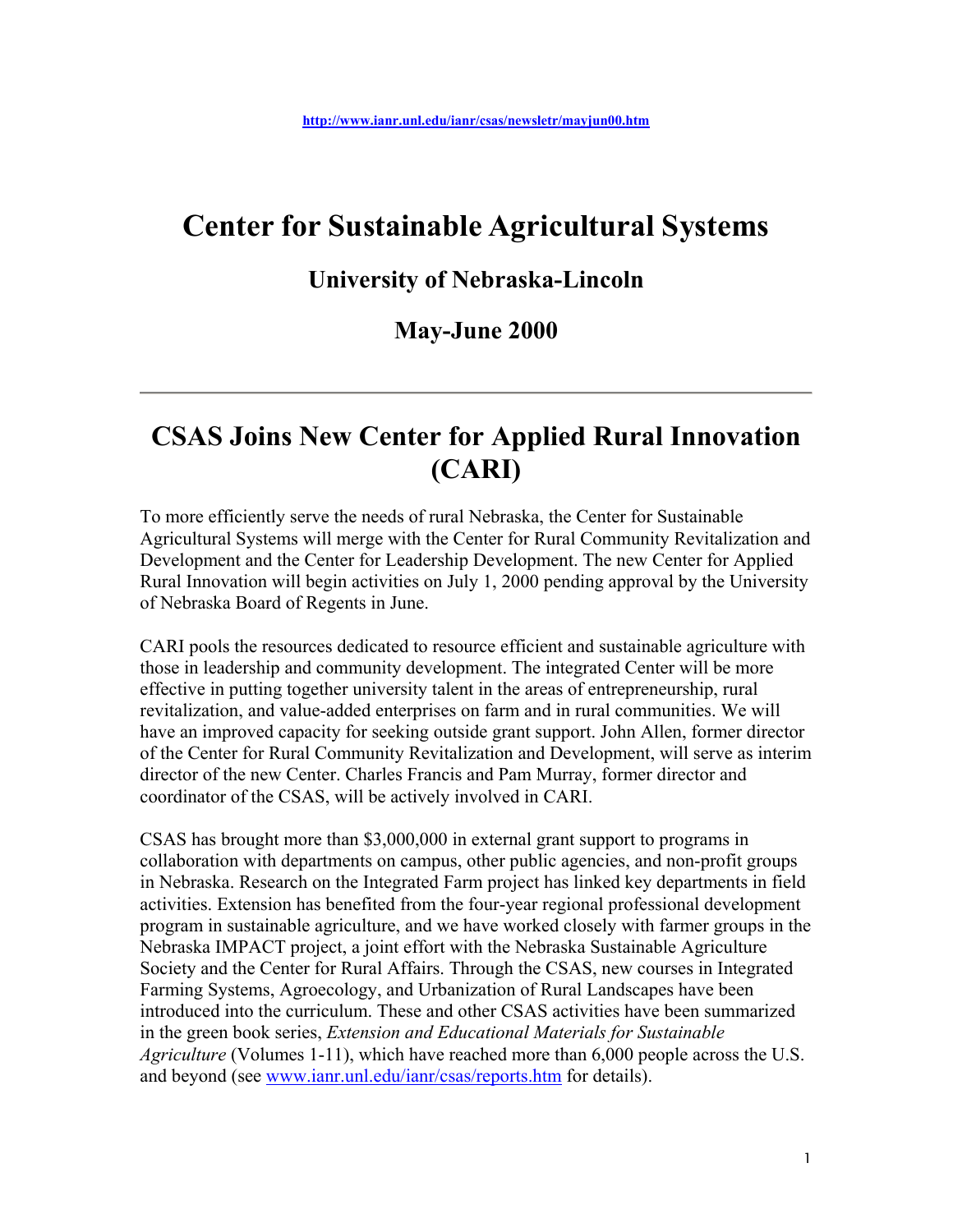This is the last regular newsletter of the Center for Sustainable Agricultural Systems. The most important activities of the CSAS will continue under a new banner, and our current plans include initiation of a CARI newsletter later this year. Those on the CSAS newsletter mailing list will receive a copy of the first issue. Thank you for your support and interest in our programs over the past decade. We look forward to serving you through the new Center.

Submitted by Charles Francis and Pam Murray

### **Nebraska's Future Agriculture:**

## **Natural Resources, Human Capital, and Rural Communities**

This is the third in a series of articles on projections about the future of our most important industry. They present alternative views of the future, as we respond to growing concerns about how food is produced and agriculture's impact on rural Nebraska. These ideas from faculty will help guide the design of relevant research and education programs in the university.

#### **Unique Natural Resources**

Nebraska's topography and continental location provide a set of diverse ecozones that support different types of agriculture. The most profitable agroecosystems in each of our zones are specific to their rainfall, growing season and soils. Wheat is grown in the panhandle, corn in the irrigated Platte Valley and south central, and alfalfa and pastures in the northeast and Sandhills. We improve on current systems by seeking ways to make more efficient use of natural resources. Continuous wheat with cover crops or ecofallow systems with two crops in three years looks promising for the southwest and panhandle. Lower energy irrigation systems and more water-use-efficient hybrids reduce costs in central Nebraska. Rotations continue to improve productivity in the diverse systems of the northeast.

Short-term economic distortions such as tax incentives brought pivot systems into the Sandhills, and base acre requirements dictated acres in cereal grains. These change the placement of crops and animal enterprises in the landscape. Yet ultimately the crops that make most efficient use of the unique resources in each place will be the most sustainable. The most profitable crop today may not be the best in the long term, since we compete with other areas that also have unique resources and potentials. An example is irrigated corn--profitable now in spite of high production costs, but in the future a crop that will not compete with rain-fed corn in states to the east and with specialty crops here that can add more value to scarce energy and water resources. Only to the extent that we can add value locally to cheap crop commodities can we retain that value for farmers in Nebraska.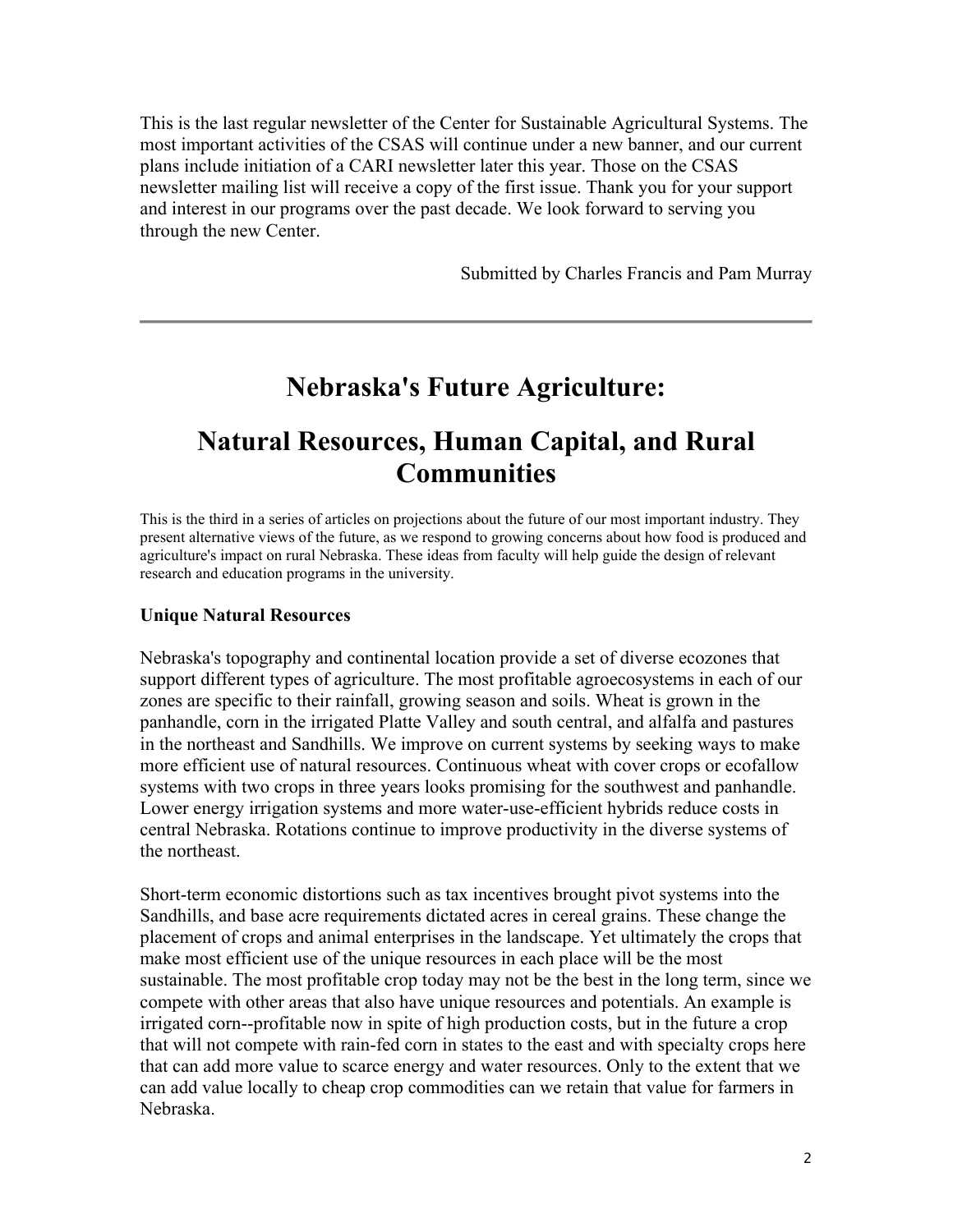#### **Unique Location**

One factor influencing our potential to market higher value crops and products is close proximity to population centers in the Midwest. Local and bioregional markets do not mean only the immediate community, but can include a several-state area where consumers will seek "home-grown" food products, especially if they have unique traits of recognized value. Crops that have specialty uses and whose quality depends on our low humidity areas in central and western Nebraska could compete in a much larger arena. Where local processing of commodities into high-value products can be accomplished near where the crops are grown, this adds income to farms and communities in the state. When such entrepreneurial activities can be coupled with the special human capabilities and local capital in a place, that industry is likely to provide a sustained economic input into local communities.

#### **Unique Human Capital**

The well-established work ethic and family orientation of Nebraska citizens have drawn several companies to this state. Outside businesses seek stability in the workforce, dedication to the job, and quality of life for employees. If we are able to couple this unique human capacity with the unique natural resources that produce agricultural raw materials, and finance the activities using local resources, the combination can be stable business that is especially adapted to a site in our state. These are local industries that are unlikely to move offshore when there is a small shift in revenues, a change of management, or a consolidation of parent companies in the name of corporate efficiency. When the industry is tied to local natural resources, financial capital, and families, it becomes more immune to some of the pressures for globalization and rapid shifts of capital and people from one place to another. We should encourage local companies.

One major change in Nebraska in recent years is the number of new citizens from other parts of the world coming here to work on difficult jobs and willing to work hard to become established with their families. They represent another resource. While people come with different languages and cultures, it is to our advantage to make newcomers welcome in our state, help them assume the same attitudes of responsibility and hard work, and integrate their unique capabilities and culture into what is here already. This is a continuing process that has been underway for more than 150 years. We can capitalize on these unique new resources to build sustainable Nebraska communities for the new century.

Submitted by Charles Francis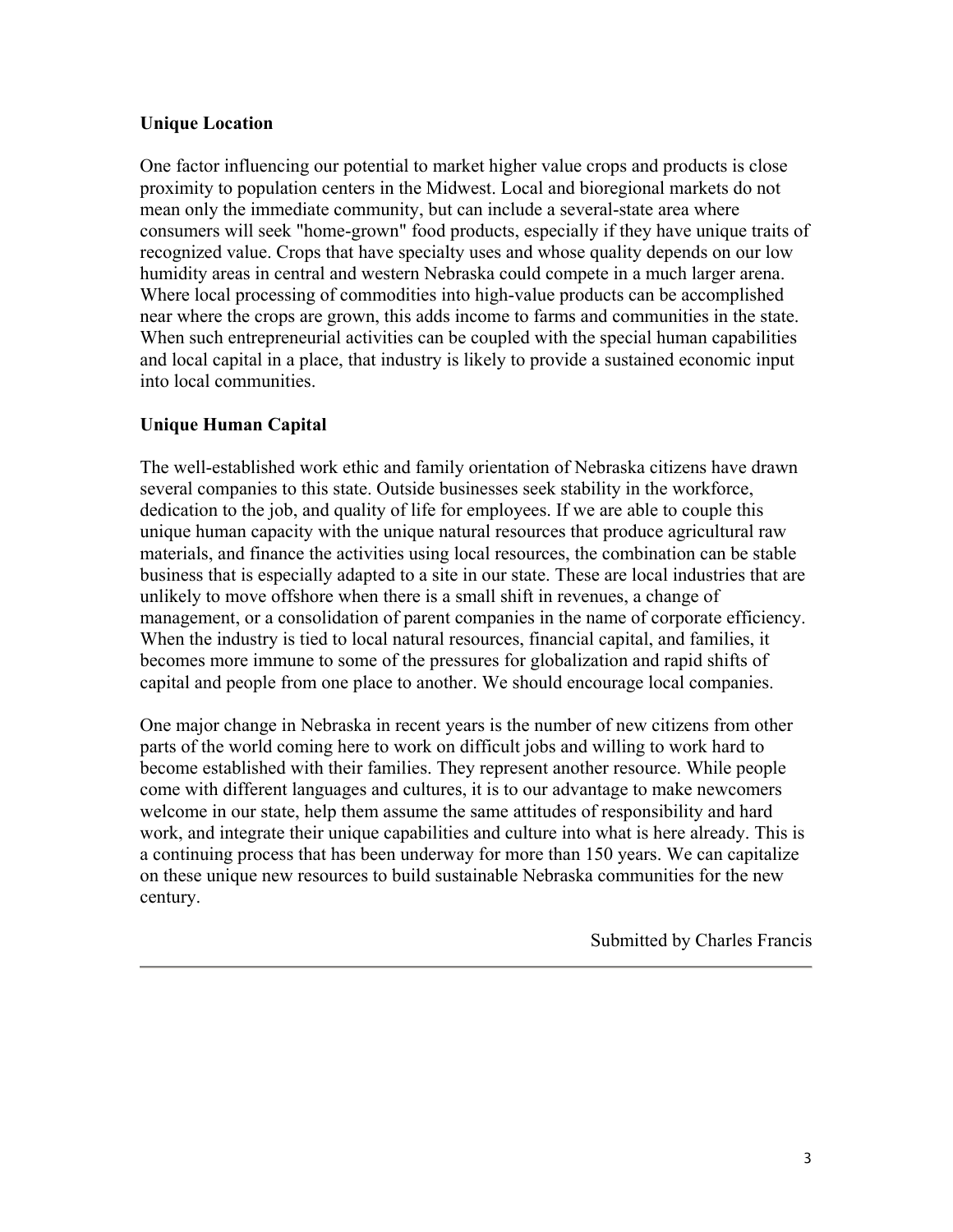# **Call for 2001 North Central SARE Research and Education Preproposals**

The North Central Sustainable Agriculture Research and Education (SARE) program is calling for collaborative teams of researchers, educators, farmers and others to apply for competitive grants to study or educate others about environmentally benign agricultural systems that are profitable and supportive of local communities. Approximately \$1.1 million will be available in 2001 to fund creative projects addressing sustainable agricultural practices and systems. Details of this annual Research and Education effort will be outlined in the Call for Preproposals, available July 14 and due September 8. For an application, contact North Central SARE at 402-472-7081 or nersare@unl.edu. The Call for Preproposals will be available online in mid-July at www.sare.org/ncrsare.

## **North Central SARE Maintains Marketing Listserv**

You are invited to participate in a dynamic discussion about alternative marketing through North Central SARE's "altmarketing" listserv. As a follow-up to the North Central SARE November 1999 regional marketing conference, a listserv was created to continue discussions and information exchange regarding value-added and direct farm marketing. Farmers, farm educators, food business leaders, and others are welcome to ask questions and share insights into the wide world of alternative marketing. The address of the list is altmarketing@crcvms.unl.edu. To subscribe, send a message to listserv@crcvms.unl.edu that says:

SUBSCRIBE altmarketing Firstname Lastname

Find more marketing information at www.sare.org/san/ncrsare/marketing.htm. For

more information, contact Lisa Bauer at 402-472-0265, *lbauer2@unl.edu.* 

## **Integrated Farm Project: A Model for Collaboration**

University research most often focuses on components of a system, for example, feedlot rations, fertilizer rates, or new soybean varieties. Less often we look at combinations of these components to see how they fit in the overall farming systems puzzle. Rarely do we work together to study the whole farm system in all its complexity. The Integrated Farm Project was started to help fill this void.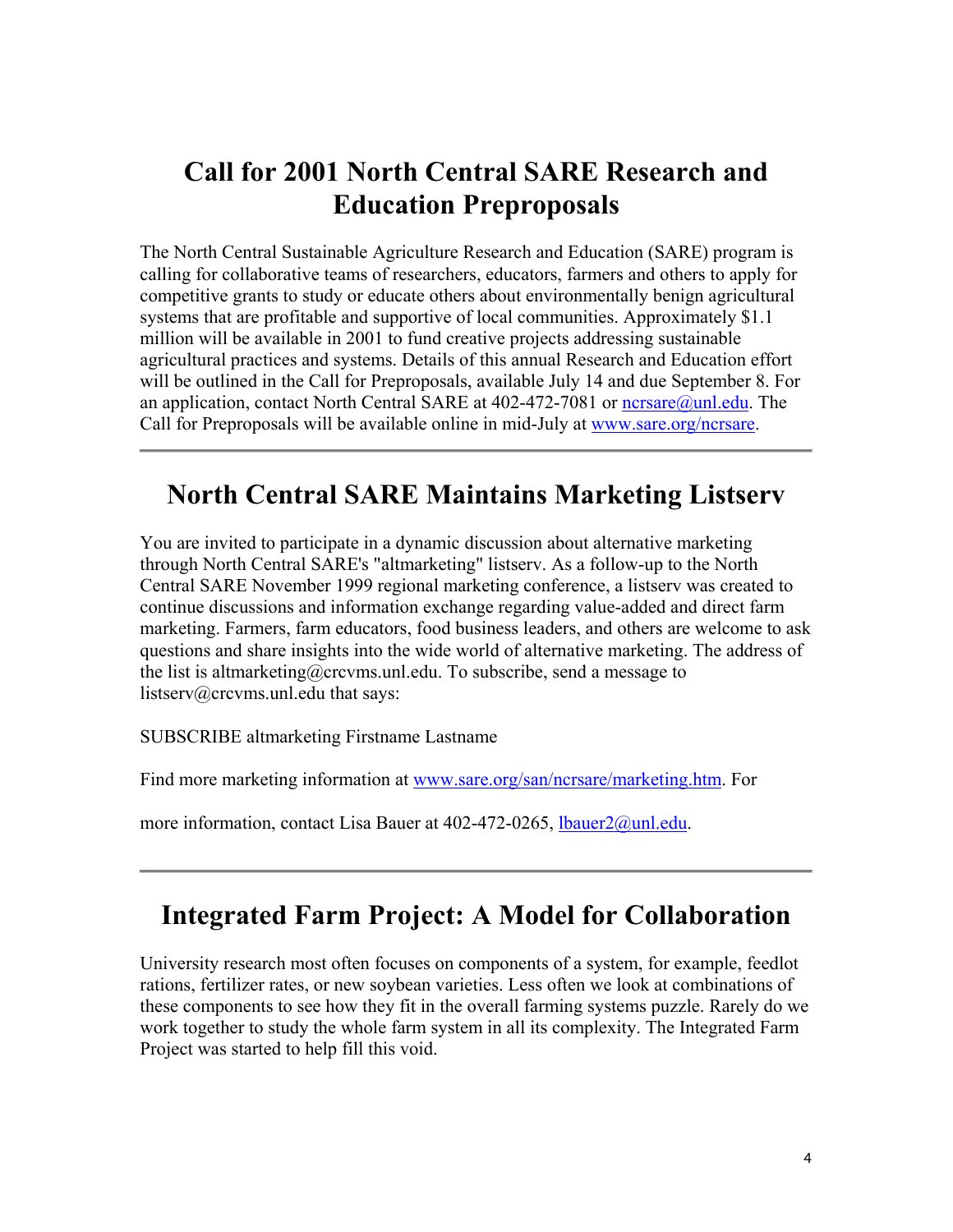Building on interest from animal science, agronomy, and forestry, fisheries and wildlife faculty, and with strong interest from the Agricultural Research and Development Center (ARDC) administration, we began to look for themes that would add value to experiments already in the field at ARDC. Grazing studies on crop residues, compost from feedlot manure, and windbreak effects on livestock, field crops and vegetables were already a part of the research agenda, and involved several departments working together. We found that these systems still needed to be linked into a whole farm context, and the concept of the Integrated Farm became a reality. Federal support over the past eight years has provided some funds for developing infrastructure and personnel.

Some highlights of the Integrated Farm include grazing corn residues under different tillage systems, windbreak studies with agronomic crops and vegetables, and long-term crop rotations. Experiments have shown that there are no measurable effects of grazing residues on crop production the next year, and that there is more loss of grazing benefit when cattle trample the stalks in a ridge-till system compared to flat planting. Protection from windbreaks has shown both higher production and increased quality of some vegetable crops compared to non-sheltered areas, similar to the benefits found with agronomic crops. Long-term crop rotations continue to show benefits to diversity over time, with reductions in need for fertilizer application and less costly pest management. Compost from the feedlot has been applied in strips across ARDC production fields, and we are currently calculating the long-term effects of this practice.

Innovative research in the Integrated Farm includes a new silvopastoral experiment that will couple grazing livestock with tree plantings, and these both combined with some crop and hay production between the tree rows. Diets in livestock rations are being tested for not only their effects on performance but also on the quality of manure and compost that comes from the feedlot. Crop rotations with compost and manure are being compared to similar rotations using legumes as the primary nitrogen source. Finally, the overall biological and economic performance of different sizes of diversified farms for eastern Nebraska will be calculated from the data available at ARDC. This will include estimation of the environmental impact of different farming strategies and their influence on the local community.

The Center for Sustainable Agricultural Systems has been the primary funding contact for this project. The Integrated Farm has provided a fresh way to conduct interdisciplinary research at ARDC--an approach that will be continued into the future. More information is available at www.ianr.unl.edu/ianr/ardc/intfarm.htm.

Submitted by Charles Francis, Jim Brandle, and Terry Klopfenstein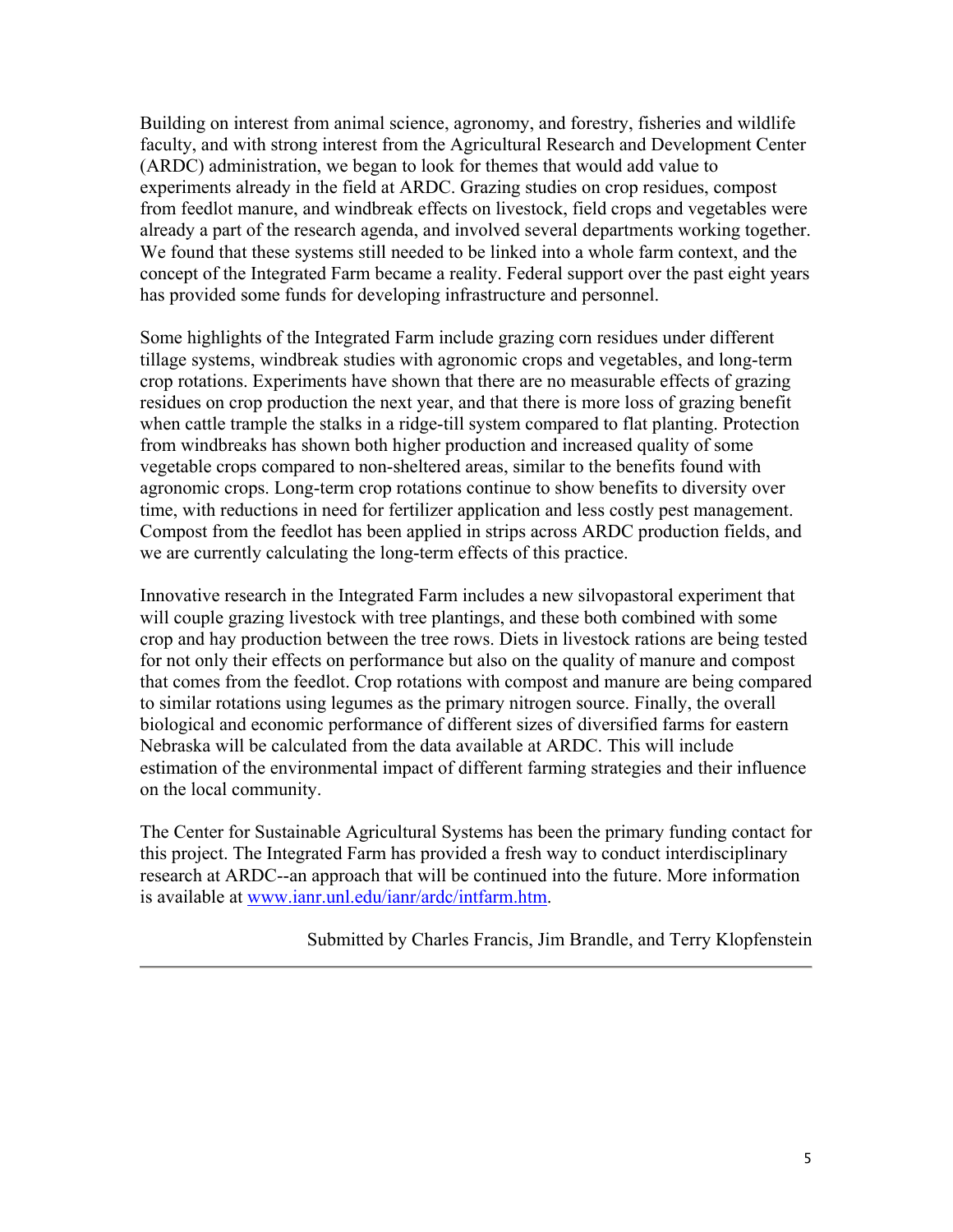# **Nebraska Study Shows Monarch Danger Is Exaggerated**

Field studies of pollen from Bt corn fields accumulating on milkweed leaves indicate the threat to monarch butterflies may have been greatly exaggerated. UNL entomologists tracked pollen shed and monarch activity around five Bt corn fields in Saunders County, Nebraska, last year. Most of the pollen seemed to stay within 5 meters of the fields, and no pollen counts above 20 grains per square centimeter were found on any milkweed leaves more than 5 meters from the fields. Other studies have shown pollen densities of less than 150 grains per square centimeter had no effect on monarch butterfly larvae. For more information, contact John Foster, UNL Entomology Department, 402-472-8686, jfoster1@unl.edu.

### **Registration Fee Set for Alternative Ag Expo**

In our last issue you read about the second annual Alternative Ag Expo to be held August 29, 2000 in Sioux City, Iowa. Topics will include farming alternatives, nutrition issues, economics of alternatives, transitioning from traditional agriculture to alternative methods, and direct marketing. Two roundtables will address alternative types of pork production and rotational grazing. Featured speaker, Sally Fallon, will talk about the nutritional benefits of natural foods. Fallon will also speak on the evening of August 28. The registration fee is \$40 for the conference, an additional \$10 for the August 28 session. For more information or a registration form, call 712-943-7882, or e-mail darrell.geib@ia.usda.gov.

### **CSAS Bids Heidi Carter Farewell**

Heidi Carter, the CSAS Education Coordinator for more than five years, has accepted a position as County Extension Education Director for Page County in southwestern Iowa. She begins her new duties June 15. Her address and phone will be: Page County Extension Office, 311 E Washington St., Clarinda, IA 51632, 712-542-5171. We wish Heidi much success as she takes on this new challenge.

## **Farmers' Markets Moving Ahead**

On May 6, the 8 am whistle started the  $16<sup>th</sup>$  season for Lincoln's Haymarket Farmers' Market. By noon there had been more than 4,000 customers buying local vegetables, beef, poultry, breads, and crafts from 100 vendors. By mid-season there will be twice that number of customers and close to 150 vendors, according to Billene Nemec, the manager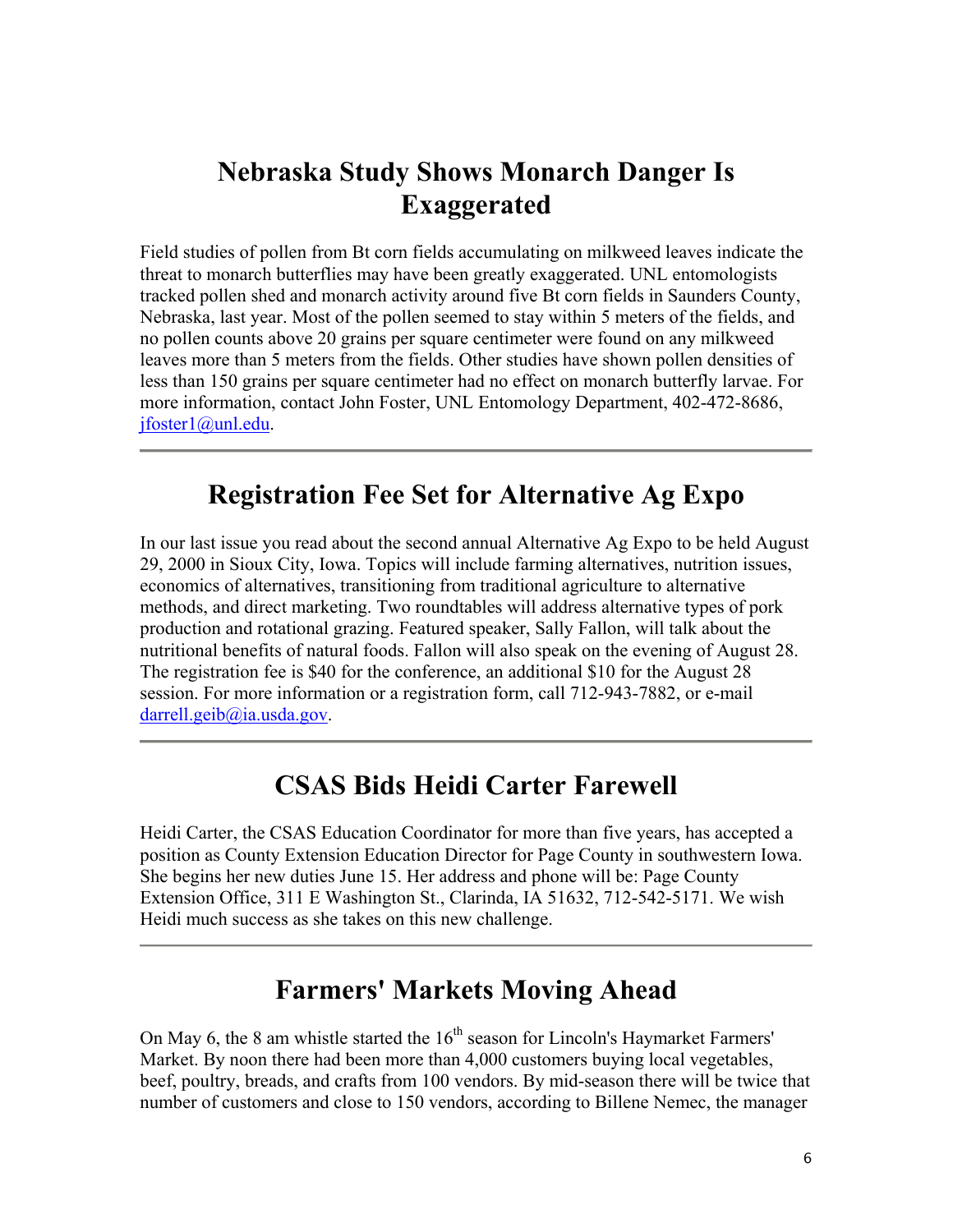of the market. The *Lincoln Journal Star* gave the market good coverage, an important dimension of how to make a market successful and demonstration of excellent support from local media.

But the business planning and organization for a market starts well before the whistle blows. Food vendors who make up the backbone of the market have been busy building facilities, buying seed, and planning their plantings for months to meet their expected consumer demands. There is an educational meeting for vendors held prior to the May-to-October market season to acquaint them with local health and safety regulations, weights and measure, tax obligations, and market rules. They also get tips from other vendors on how to display products and how to best meet the public. According to one young couple, "The orientation session was one of the best events we have had in this business. It's great to learn from people who already have experience, and who are so willing to share what they know."

This year a special workshop on farmers' markets was held on April 18 at the University of Nebraska's Agricultural Research and Development Center. There were several growers as well as people who will be organizing markets in other communities in Nebraska. Extension specialists with experience in vegetable production and nutrition provided helpful ideas on how to grow and market quality products. Nemec described the operation and the many details of how to organize a successful market. One highlight of the workshop was a panel of growers who each described their farm and the motivations for getting into direct marketing. These ideas were valuable to others just starting out. The workshop was sponsored by the Nebraska Sustainable Agriculture Society (NSAS) and the CSAS, with funding from a USDA Sustainable Agriculture Research and Education (SARE) grant.

For further information, contact Billene Nemec, 402-435-7496, or NSAS executive director Paul Rohrbaugh, 402-869-2396.

Submitted by Charles Francis

### **Community Supported Agriculture: New Potentials for Nebraska**

"How many consumers in Nebraska would prefer to have locally-grown vegetables on their tables every day, and know where that food was produced?" This was a question from Shelly Gradwall, Cooperative Extension Specialist from Iowa State University at a workshop in York on April 4. She and Robert Karp of the Practical Farmers of Iowa shared an intriguing program to demonstrate the success of community supported agriculture (CSA) in their state with our growers and Extension Educators.

We don't know how many Nebraskans would prefer this option, but we did learn that the program has been highly accepted in Iowa. In 1995 there were three CSAs in that state,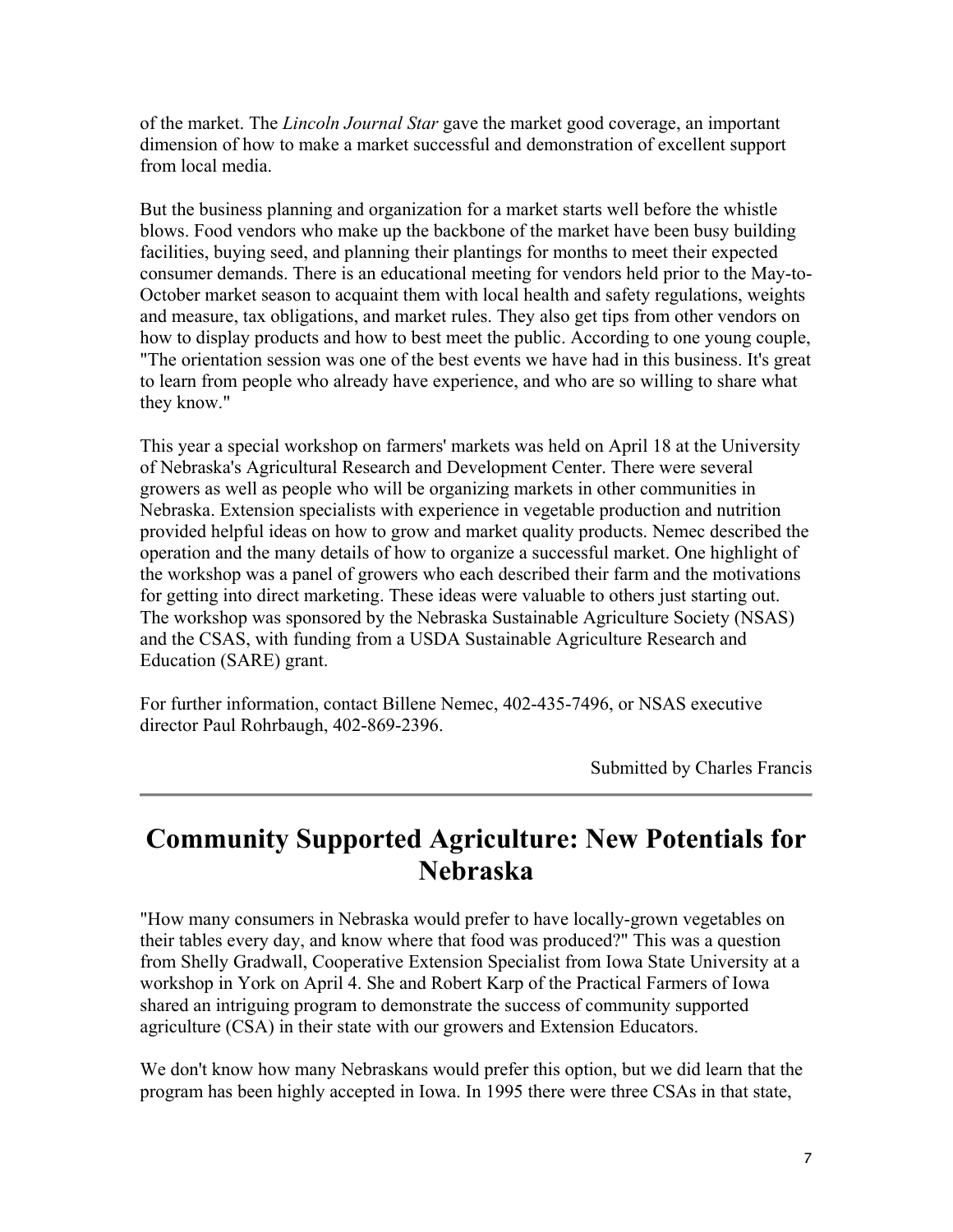and in the 2000 growing season there will be 45 CSAs in operation. It is likely that this success will continue, because consumers like to know who produces their food and want to support local farmers, according to Gradwall and Karp.

Most CSAs are initiated by growers who learn the vegetable business, develop a marketing plan, and begin to assemble a list of potential customers. One unique group in Ames was organized in the opposite direction--it was started by consumers. In this case the city people came together and decided what they wanted in terms of food items, then set out to find growers willing to produce and sell to them. The group continues to be highly involved in the distribution and record keeping for the CSA. Their Magic Beanstalk Cooperative was provided with assistance from the Practical Farmers of Iowa, and was used as a model for other consumer-driven activities in the state.

There was great interest in the Equinox CSA in Lincoln, described in the program by Ruth Chantry and Evrett Linquist. They are in the fourth year of a growing business (pun intended!) with vegetables delivered to more than 30 families in Lincoln and Omaha, and recently moved to their own property near Raymond where they plan to certify as biodynamic producers. Their new farm was used as a planning model by the UNL class in Agroecology this last semester--a practical way for students to gain real-world experience in putting their academic education to work under the constraints faced by growers. Ruth Chantry is currently President of the Board of Directors of the Nebraska Sustainable Agriculture Society (NSAS).

The workshop concluded with a tour of John and Susie Ellis' farm south of York. They are upgrading their packaging facility in a retrofitted straw-bale barn to be able to better market to their CSA members in York and Lincoln. They also sell directly in the farmers' markets in Omaha and Lincoln each Saturday through the season. One of the new products is a home-ground wheat flour that is finding a ready market. The Ellis family finds this a challenging but valuable departure from their prior conventional corn and soybean production system. John says the problems are bigger and more diverse in this kind of farming, and he finds that they are always on a steep learning curve. Their success demonstrated the potential for conversion from conventional commodity crops to a diverse farming and marketing system in Nebraska.

The York workshop on CSAs was sponsored by NSAS, CSAS, and Nebraska Cooperative Extension. Gary Zoubek in York County was responsible for local arrangements. We anticipate that these types of workshops will generate a larger demand for innovative educational activities in the future.

Submitted by Charles Francis

### **E-Conference on Integrating Sustainable Food Security**

An electronic conference on Integrating Sustainable Food Security Dimensions into the Research Agenda of the National Agricultural Research Systems (NARSs) will be held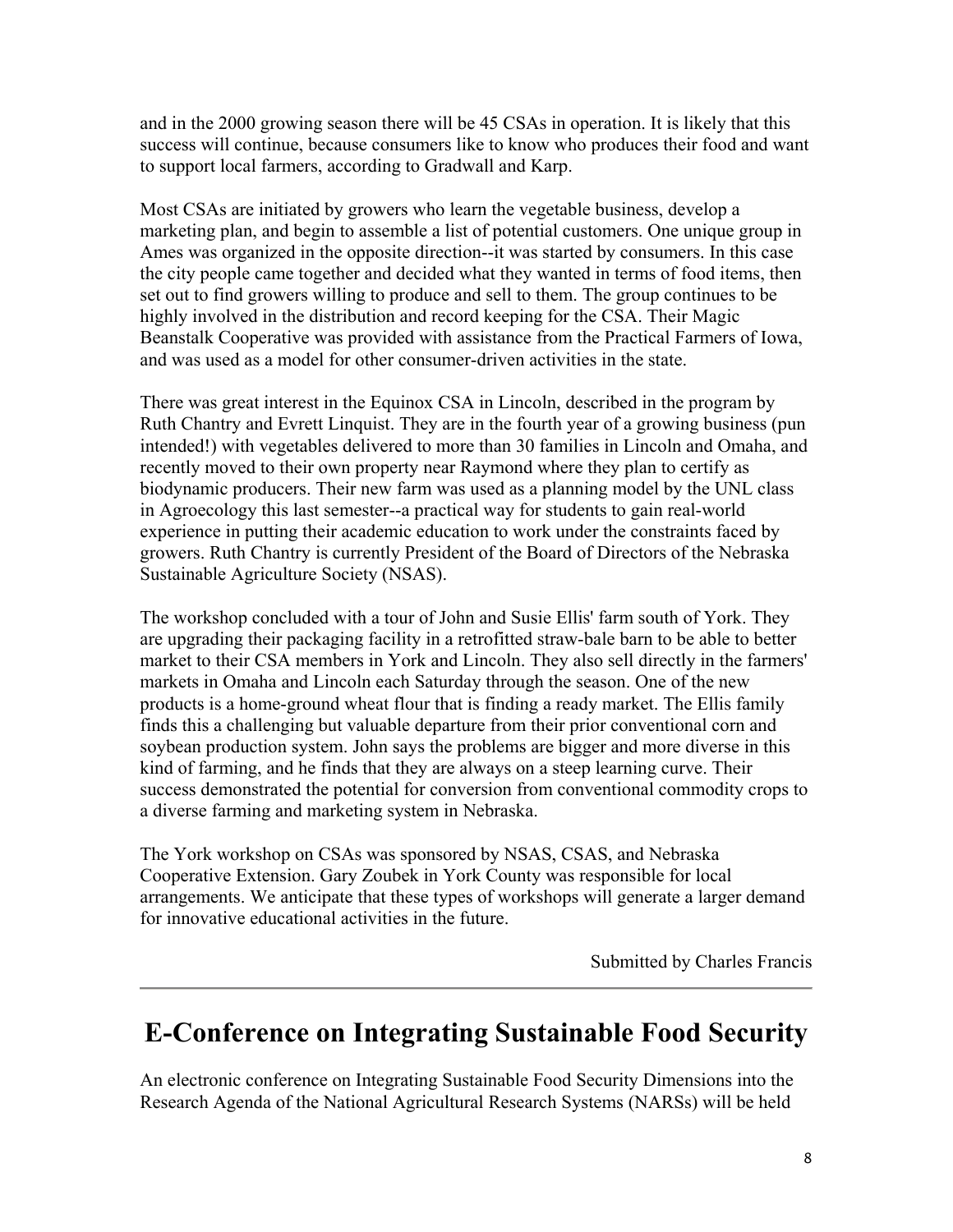June 5 - July 14, 2000. This is a follow-up to the World Food Summit held in Rome in 1996, and will assist NARSs of developing countries in integrating sustainable food security dimensions into their research agendas. Additional information, including how to sign up, is at www.fao.org/NARS/RAFS2000, or contact the CSAS office.

### **Resources**

*U.S. Organic Agriculture*. A USDA ERS report issued in March 2000. Contains a great deal of information and statistics about growth and present status of the organic industry. Online at www.econ.ag.gov/whatsnew/issues/organic/.

*Organic Food Markets in Transition*. \$15. New report by Carolyn Dimitri of the USDA's Economic Research Service and Nessa Richman of the Wallace Center identifies the most critical issues confronting the organic foods industry, develops potential approaches to resolve the issues, and outlines a future research agenda.Wallace Center, 9200 Edmonston Rd. Ste. 117, Greenbelt, MD 20770-1551, 301-441-8777, wallacecenter@winrock.org.

In November 1999, the North Central Region SARE program hosted a regional conference, Alternative Agricultural Marketing: Developing Skills for the New Millennium. A limited supply of the conference notebook, which includes abstracts from speakers and exhibitors, as well as a bibliography of resources, is available from the NCR SARE office. Contact Lisa Bauer at 402-472-0265, lbauer2@unl.edu.

*The Agroforestry Advantage*. Free. Quarterly newsletter published by the Center for Integrated Natural Resources and Agricultural Management and the Minnesota Agroforestry Coalition. Carries articles on integrated land use systems. CINRAM, 115 Green Hall, 1530 Cleveland Ave. N., St. Paul, MN 55108-1027, 612-624-4299, CINRAM@forestry.umn.edu, www.cnr.umn.edu/FR/cinram/.

ATTRA (Appropriate Technology Transfer for Rural Areas), keeps adding great new Web pages. Here are some announced in March: 1) Suppliers of Organic, Non-GE\*, or Heirloom (O-P\*) Vegetable Seed, www.attra.org/attra-pub/altseed.html; 2) Alternative Soil Testing Laboratories, www.attra.org/attra-pub/soil-lab.html; 3) Sustainable Farming Internships & Apprenticeships Supplement (contains 28 new farm listings added since the Year 2000 edition (with 200+ farm entries) was published in December, www.attra.org/attra-rl/internsuppl.html. Another recent report available in hard copy is "Pastured Poultry," which you can get free by calling 1-800-346-9140.

*World Food Security and Sustainability: The Impacts of Biotechnology and Industrial Consolidation*. First copy free, \$5 each after that. The report is from the 1999 annual meeting of the National Agricultural Biotechnology Council, which was held in Lincoln, Nebraska. Send an e-mail request for NABC Report 11 to nabc@cornell.edu (include full name, mailing address and telephone number).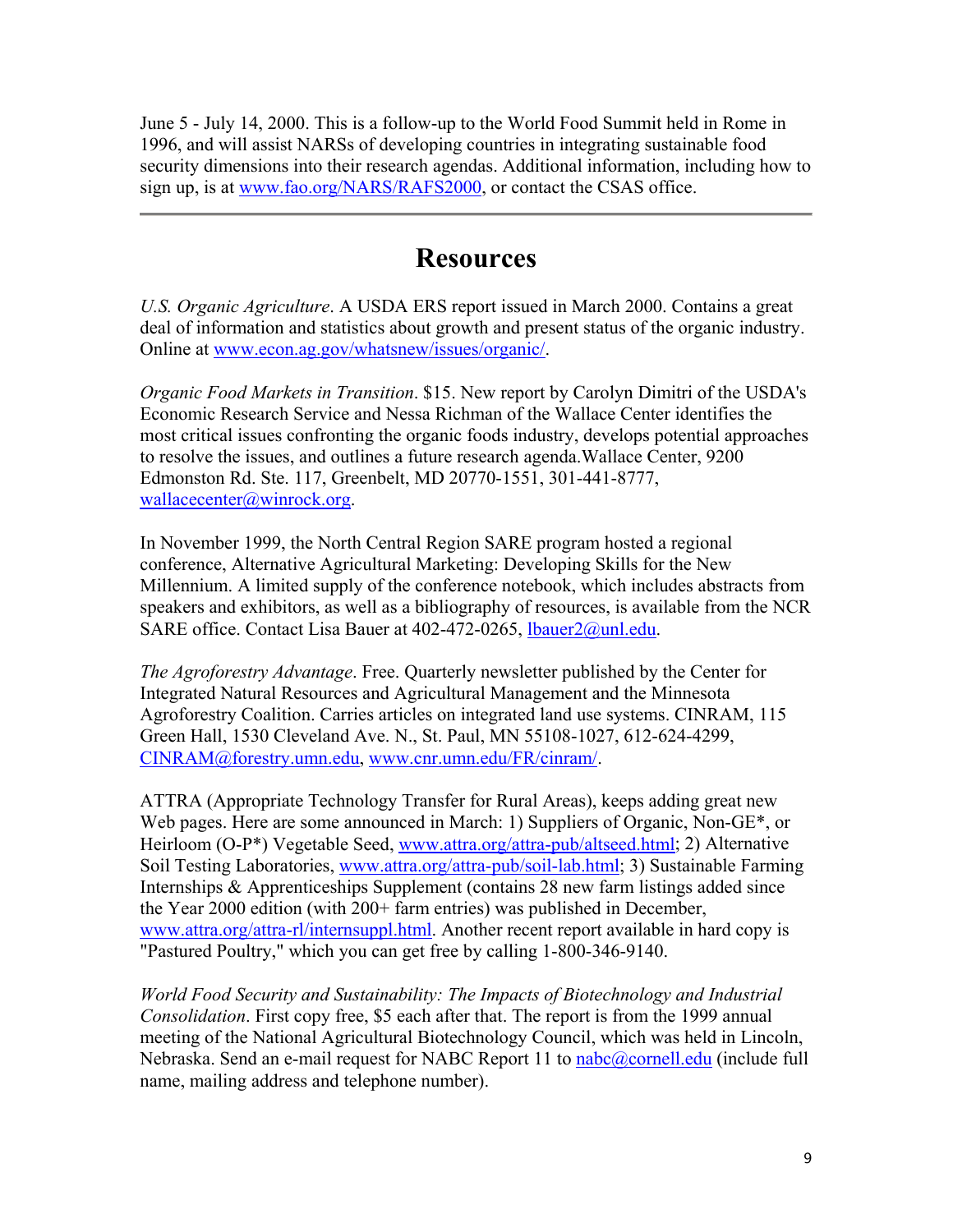The last in a set of 10 windbreak circulars has finally been published. The titles and dates are: How Windbreaks Work (1991); Windbreak Establishment (1991); Windbreaks for Rural Living (1991); Windbreaks and Wildlife (1991); Windbreaks in Sustainable Agricultural Systems; (1991); Windbreaks for Livestock Operations (1994); Windbreak Management (1996); Windbreaks for Snow Management (1996); Windbreak Renovation (1998); Field Windbreaks (2000). Single copies are available free at Nebraska Extension offices, or by contacting Tim McGill, printing and distribution coordinator, 402-472- 3023, tmcgill1@unl.edu. For multiple copies, contact Jim Brandle, jbrandle1@unl.edu. They are also on the Web at ianrpubs.unl.edu/forestry/.

*SARE 2000 Highlights*. Eight-page national report by the Sustainable Agriculture Network is available in print and online. Features 12 recently funded, innovative SARE projects from around the country. See www.sare.org/san/2000high/.

# **Coming Events**

Contact CSAS office for more information.

#### **2000**

June 24 - Specialty Crops Field Day, Lincoln, NE June 24 - Bison and Grass Ranch Tour (featuring Allan Nation), Rose, NE July 8 - The Grain Place tour, featuring Jo Robinson, author of *Why Grassfed Is Best*, Marquette, NE July 18-20 - Grazing Retreat, Center, NE July 25-26 - Grazing Retreat, Franklin, NE July 29 - NSAS farm tour, Hooper, NE Aug. 12 - NSAS farm tour, Milford, NE Aug. 25 - NSAS farm tour, Ogallala, NE Aug. 29-30 - Alternative Ag Expo, Sioux City, IA Aug. 29-31 - Carbon: Exploring the Benefits to Farmers and Society, Des Moines, IA, www.cvrcd.org/carbon.htm Aug. 28-29 - Alternative Ag Expo, Sioux City, IA Sep. 13/14/15 - Grazing Tour with Burt Smith, Crofton/Atkinson/Imperial, NE Oct. 29-31 - Community Food Security Coalition annual conference, Santa Fe, NM Nov. 30-Dec. 1 - Future of Our Food and Farms Summit 2000, Philadelphia, PA

#### **2001**

Jan. 5-6 - Great Plains Regional Vegetable Conference, St. Joseph, MO

For additional events, see: www.sare.org/wreg/view\_notice\_adm.pl www.agnic.org/mtg/